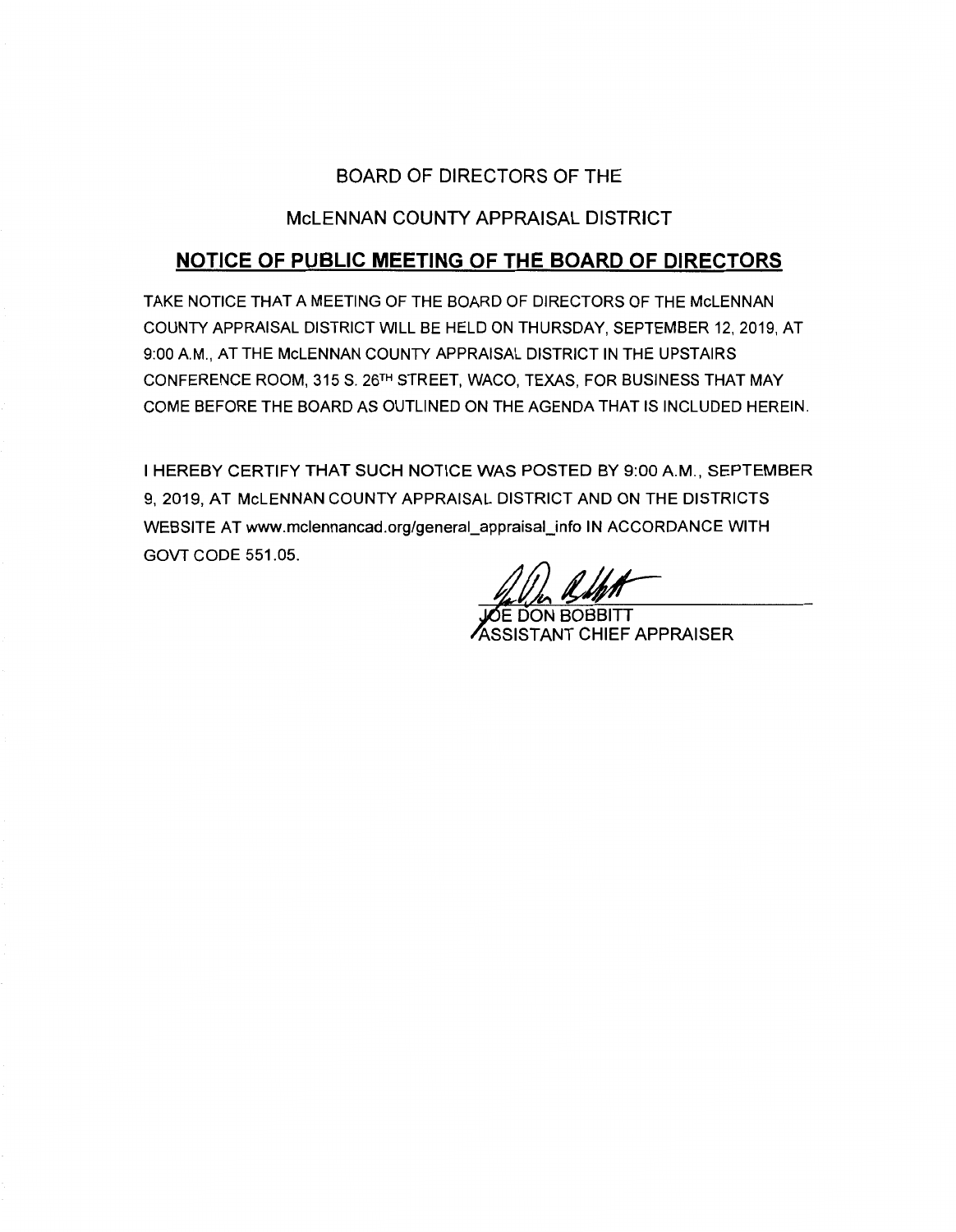BOARD OF DIRECTORS MEETING SEPTEMBER 12, 2019, 9:00 A.M. MCLENNAN COUNTY APPRAISAL DISTRICT 315 S. 26TH STREET WACO, TEXAS 76710

### **AGENDA**

MEETING CALLED TO ORDER

#### **PUBLIC COMMENT**

#### **BUSINESS SESSION**

#### **ITEMS REQUIRING BOARD ACTION**

- 1. MINUTES OF AUGUST 15, 2019, MEETING
- 2. SEVERANCE AGREEMENT WITH ANDREW HAHN
- 3. APPOINT INTERIM CHIEF APPRAISER AND ASSIGN DUTIES

#### **EXECUTIVE SESSION**

(NOTE FOR THIS ITEM: THE BOARD OF DIRECTORS WILL BE IN CLOSED SESSION FOR THIS ITEM)

- a. THE APPOINTMENT, EMPLOYMENT, EVALUATION, REASSIGNMENT, DUTIES, DISCIPLINE, OR DISMISSAL OF AN OFFICER OR EMPLOYEE, SUPERVISOR, CHIEF APPRAISER (TEX. GOVT. CODE SEC.551.074)(A)
- b. A PRIVATE CONSULTATION WITH THE BOARD'S ATTORNEY ON MATTERS IN WHICH THE DUTY OF THE ATTORNEY TO THE GOVERNMENTAL BODY UNDER THE TEXAS DISCIPLINARY RULES OF PROFESSIONAL CONDUCT OF THE STA TE BAR OF TEXAS CLEARLY CONFLICTS WITH THE OPEN MEETINGS ACT OR PENDING OR CONTEMPLATED LITIGATION, AS AUTHORIZED BY LAW (TEX. GOVT. CODE SECTION 551.071, 2012-3723-5 WALGREEN COMPANY, 2014-3244-5 BRAUDA WAY ENTERPRISE, LLC. , 2014-3248-4 SMV WACO GREENVIEW, 2014- 3249-5 GRA YHA WKSDENE LP, 2015-3286-5 BUENGER O C 2015-3519-4 DWIGHTS DISCOUNT VACUUM, 2015- 3665-5 CHICK-FIL-A INC, & GANDER MOUNTAIN CO, INC, 2016-2942-4 DHRUVKISH PARTNERS LTD, 2016-2945-3 BDR WACO INVESTMENTS INC, 2016-3003-4 BRAZOS RIVER PARTNERSHIP, 2016-3135- 5 CHICK FIL A, INC, 2016-3159-5 INDIAN RIDGE LLC & PECAN CREEK PARTNERSHIP LTD,, 2016-3532-4 MARS CHOCOLATE NORTH AMERICA LLC, 2016- 3533-4 WRIGLEY MANUFACTURING, 2017-2519-4 BRAZOS RIVER PARTNERSHIP ONE L.P. A LIMITED PARTNERSHIP, 2017-2513-5 HE BUTT GROCERY CO AND HEB BEVERAGE CO LLC, 2017-2624-4 JC PENNEY CORPORATION, 2017-2658-4 WRIGLEY MANUFACTURING, 2017-2659-4 MARS CHOCOLATE NORTH AMERICA LLC, 2017-2709-4 AMERICAN MULTI- CINEMA INC, 2017-2738-5 DCII-700 AUSTIN AVENUE LLC AN ENTITY, 2017-2847-4 BEN E KEITH COMPANY, 2017-3537-5 CVS AS LESSEE, 2017-3654-5 WI- ERi WACO H PROPERTY L. P., 2017-3653-5 WI-ER! WACO CY PROPERTY L.P., 2018-2665-4 WALGREENS CO. AS LESSEE, 2018-2764-4 WAL-MART REAL ESTATE BUSINESS TRUST EAST OP AND TEXAS LLC AS LESSEE, 2018-2765-4 WAL-MART REAL ESTATE BUSINESS TRUST, 2018-2797-5 EIRREK RTT LLC, 2018-2782-4 GRA YHA WKESDENE LP, 2018-2792-5 WRIGLEY MANUFACTURING, 2018- 2791-3 MARS CHOCOLATE NORTH AMERICA LLC, 2018-2987-4 WACO VILLAGE PARTNERS LLC, 2018-3100-4 CATERPILLAR INC AND CATERPILLAR WORK TOOLS INC, 2018-3128-5 CHICK FIL A SEVER, 2018-3269-5 CHICK FIL A AS OWNER AND LESSEE, 2018-3330-5 SOLIS MANAGEMENT COMPANY, 2018-3319-5 PROGRESSIVE INNS LLC, 2018-3335-3 WREN INTERESTS INC A TEXAS CORPORATION, 2018-3320-4 SPRING WACO LP, 2018-3409-5 SAMS CLUB EAST INC AND WALMART STORES EAST LP, 2018-3413-4 WALMART STORES EAST LP, 2018-3424-5 BUTT HE GROCERY CO AND HEB GROCERY COMPANY LP, 2018-3440-4 STEVEN O'CONNOR, 2018-3447-4 AMERICAN MULTI CINEMA INC, 2018-3476-4 TENNYSON ARMS LLC, 2018-3484-5 PRASITI 415 OWEN LANE LLC, 2018-3451-5 ASPEN HEIGHTS WACO PROJECT LTD, 2018-3456-4 PROJECT COUNTRY PLACE LTD, 2018-3480-4 TRUE ORCHIDS OF TEXAS LLC, 2018-3483-3 PRASITI 5000 SANGER AVE LLC, 2018-3502-5 D & F MARTIN FAMILY PARTNERS LTD, 2018-3505-5 TEXAS E CREST LTD, 2018-3506-3 TX SHERMAN MANORAPTS LTD, 2018-3507-4 BRAZOS PARK APARTMENTS LTD, 2018-3617-3 LCS DELANEY VENTURE I LLC, 2018-3831-5 SANDY CREEK ENERGY ASSOCIATES LP, 2018-4135-4 CLOVER INDUSTRIAL LLC, 2018-4183-3 TVA DEVELOPMENT LTD, 2018-4174-5 FLAT ROCK SELF STORAGE LLC, 2018-4208-3 CAPCG-WEST CAMPUS LOFTS LP, 2019-2543-5 VANTAGE AT WACO LLC, 2019-2808-4 HEB GROCERY